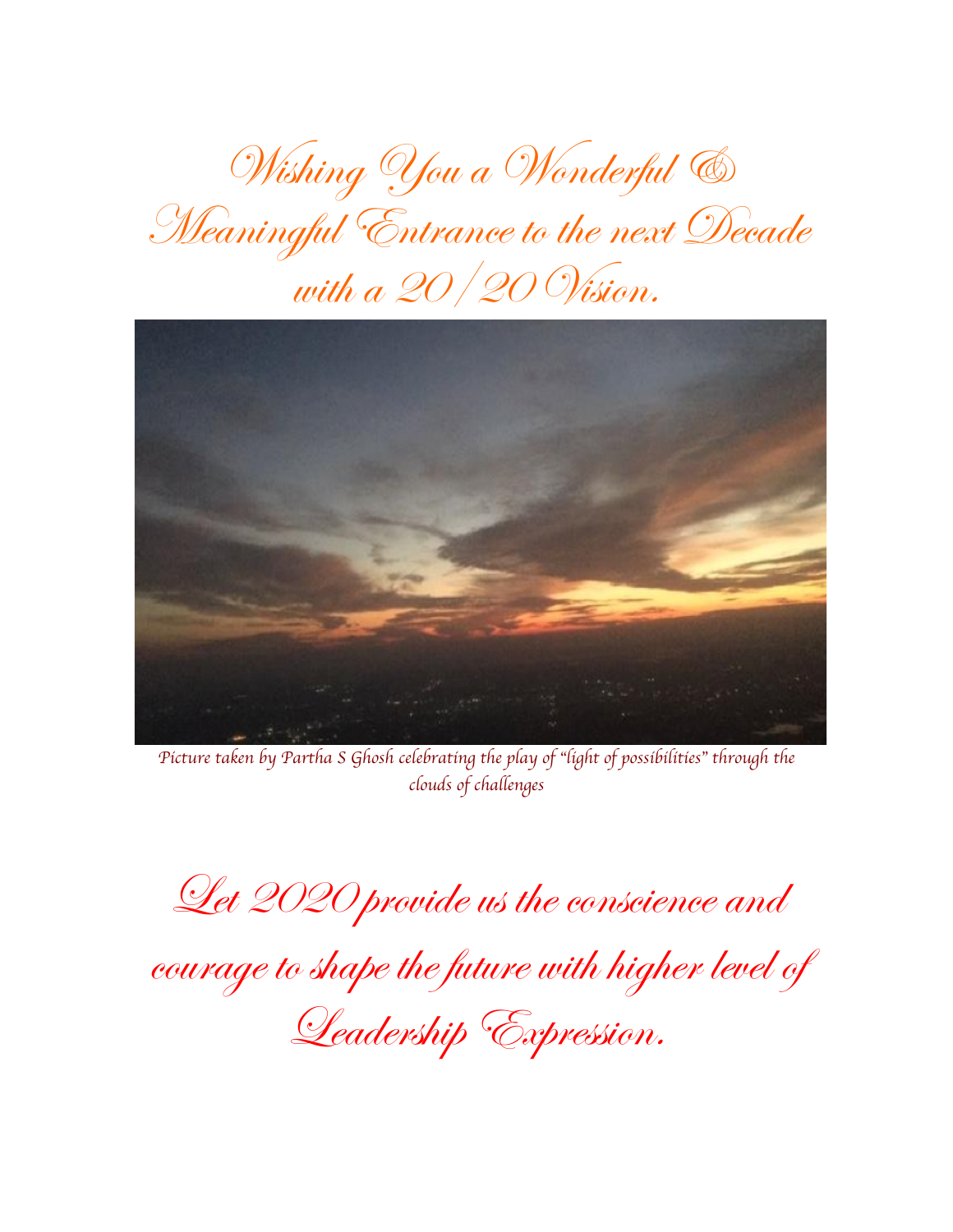${\mathcal T}$ he most significant perhaps in all our thoughts is the continuous rise in narrow ethnic and *nationalistic instincts across continents, - as manifested to name a few, the struggles of Rohingyas in Myanmar, the difficult immigration debates in South Asia related to independence and split of a region, which has been for more than 5000 years a cradle of deep philosophical thoughts centered around peaceful harmony with nature.* 

*At the same time the tensions in the Korean Peninsular and in Hong Kong, to the unsettling dynamics between Russia and the West, and challenges of Brexit, to deep political divides in the US, along with the increasing distrust of public in institutions and media which shaped the modern society, together paint a picture which is bit fuzzy, if not foggy.* 

 ${\mathcal{L}}$ ven more significant is the failure of global leadership to sort through the complex issues in the *Middle East and different parts of Africa. Of course we should not forget that larger percentage of the Global population is still struggling to have access to the basics of life such as clean water and food, sanitation and health care, while in developed and less developed economies continuous threats of cyber hacking and bio terrorism along with increasing challenges of climate change, question how well are we equipped to harness the power of technology for safer, secured, sustainable & equitable socio-economic advance.*

*All of these unfortunate trends that got increasingly visible in the last decade, underscore the need to rethink what must constitute leadership in the years ahead, so that we could be better stewards of our global socio-economic and bio-atmospheric dynamics.*

*The challenges that we are facing today are indeed significant; equally significant are the possibilities ahead. Unfortunately we are too often drawn into the narrow and dark lanes of being to serve our own personal agenda, not too infrequently distorted by myopic instincts. In the process divides between people only widen, value of human consciousness only diminish, great possibilities fragment and scatter, and most importantly our inner spiritual energy only get diluted. In the process we miss out addressing the issues or serving important possibilities outside the scope of what we choose to focus on, - influenced by how the observers*' *mindset have been conditioned.*